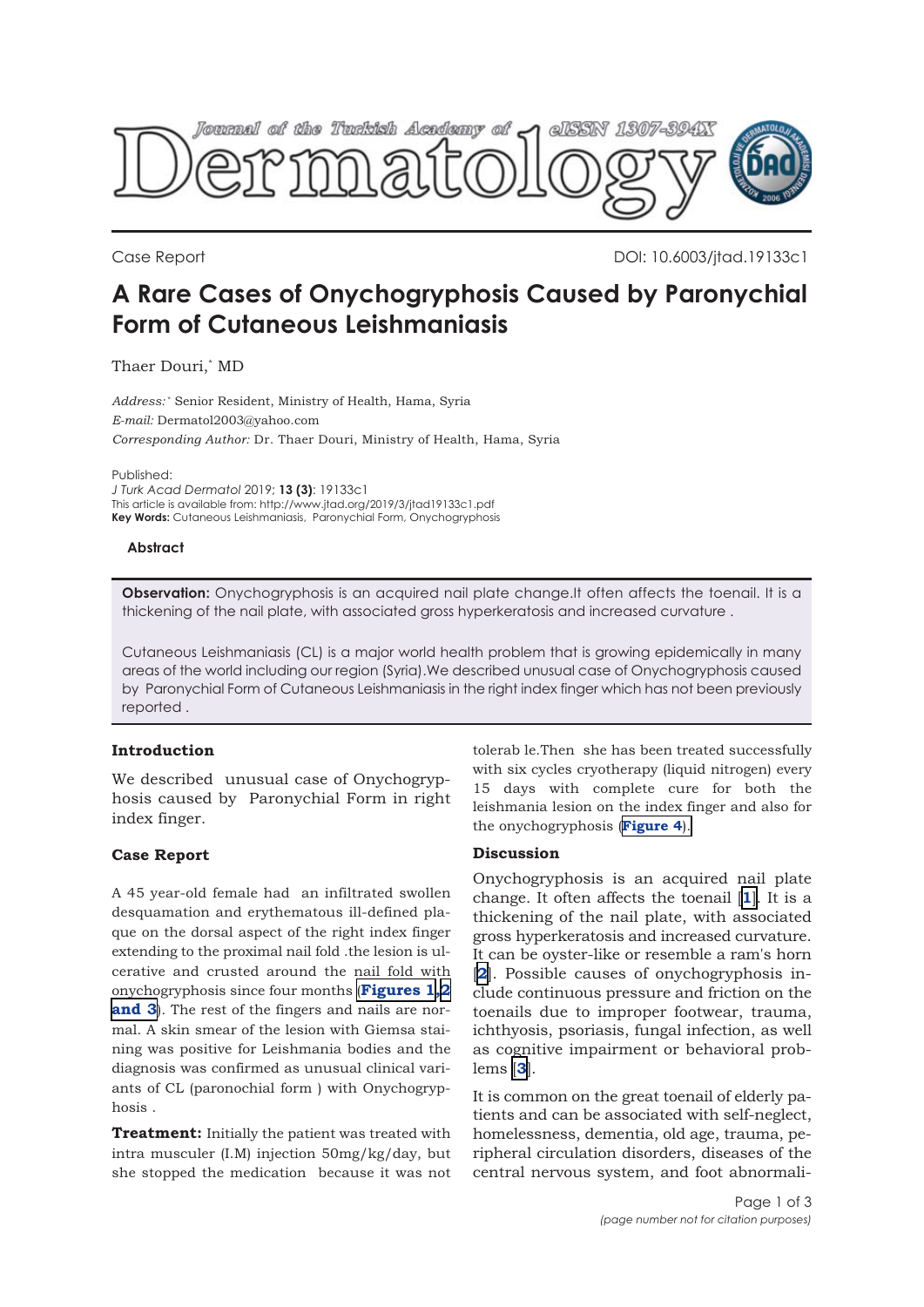<span id="page-1-0"></span>*J Turk Acad Dermato*l 2019; **13 (3)**: 19133c1. http://www.jtad.org/2019/3/jtad19133c1.pdf



ties, such as hallux valgus, elephantiasis, long-standing poor personal care, hyperuricemia, and pressure from improper footwear. All fingers and toenails can be affected in hereditary onychogryphosis [**[2](#page-2-0)**].



Figure 1. Cutaneous leishmaniasis in index finger Figure 2. An infiltrated swollen desquamation and erythematous ill-defined plaque on the dorsal aspect of the right index finger

Cutaneous Leishmaniasis (CL) is a major world health problem that is growing epidemically in Syria. According to the World Health Organization (WHO), leishmaniasis is endemic in 88 countries with 350 million persons at risk. Approximately 1.5 million new cases of



**Figure 3.** Onychogryphosis



Figure 4. Complet remmission of (CL) and onychogryphosis